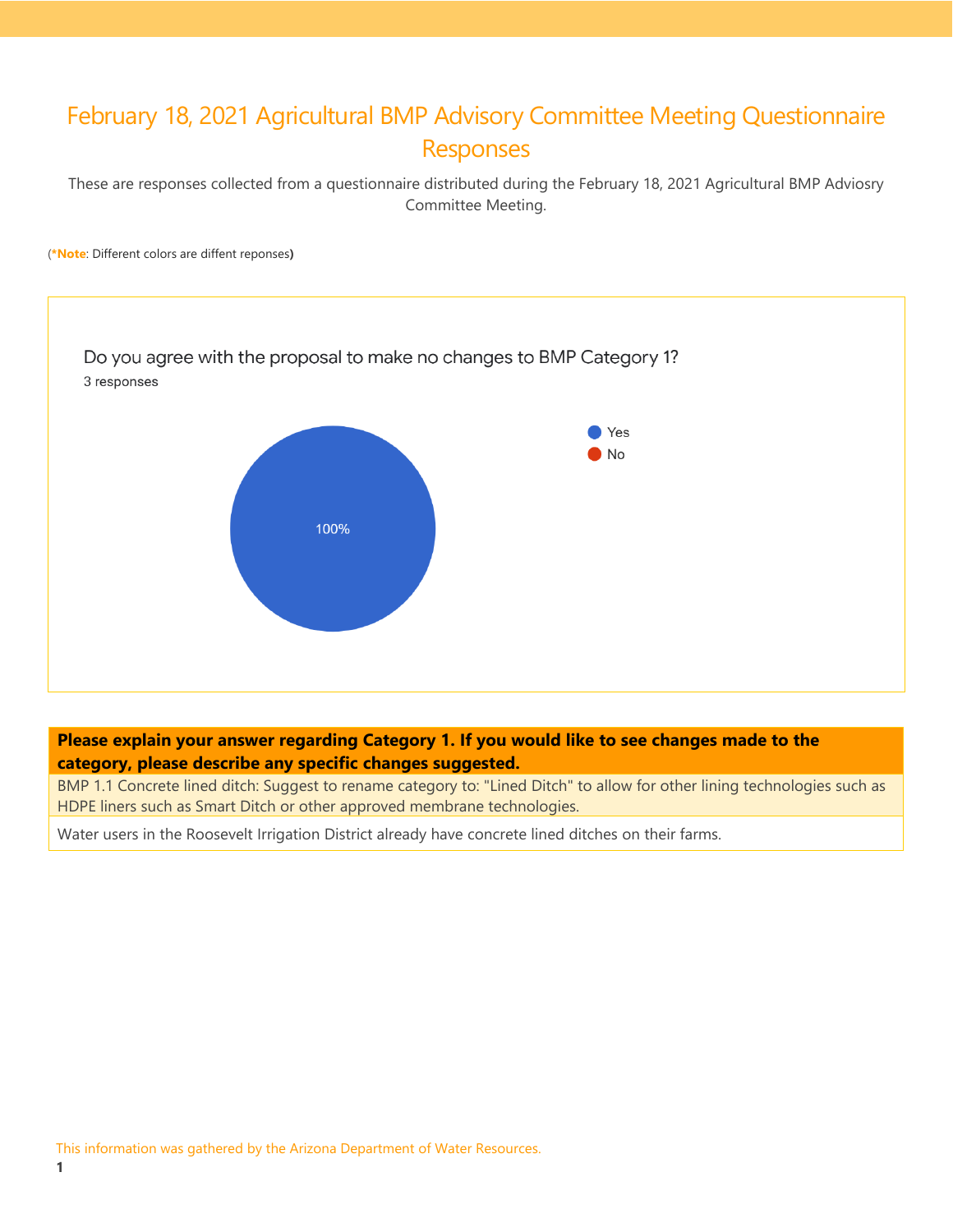

### **Please explain your answer regarding Category 2. If you answered no, would you support the changes with modifications? Please describe any specific modifications suggested.**

We support the concepts outlined in changes to Category 2 in that they do a better job of reflecting the value of level basin flood irrigation relative to drip and sprinkler irrigation. However, we reserve the right to make changes or modifications to the proposals for new BMPs 2.7 and 2.8 to make sure that they accurately reflect on-farm conditions and realities. There are also additional modifications that need to be made to modify the pressure measurement requirements for sprinkler irrigation to replace "mainline water pressure" with "pressure at the sprinkler head." This change needs to be made in Categories 2.6, 2.7, and 2.11. We also believe that Category Two needs to include a "substitute practices" category such as that found in Category Three in order to encapsulate additional practices that are deserving of credit in the BMP worksheet.

The proposed modifications in 2.7 and 2.8 that deal with non-qualifying sprinkler and drip systems allows greater contribution by system operators to improve their system efficiencies with the proposed management and infrastructure practices. BMP 2.9 and 2.10 are appropriate since they allow slightly more slope in flood-irrigated fields that have uniform slopes. This increase in allowable slope improves the system efficiency of these flood systems by allowing more gradient downfield to push water to the end of the field in an optimum time. It has become evident over the past years that grades that are too flat do not allow the water to move downfield fast enough to be highly efficient on level systems.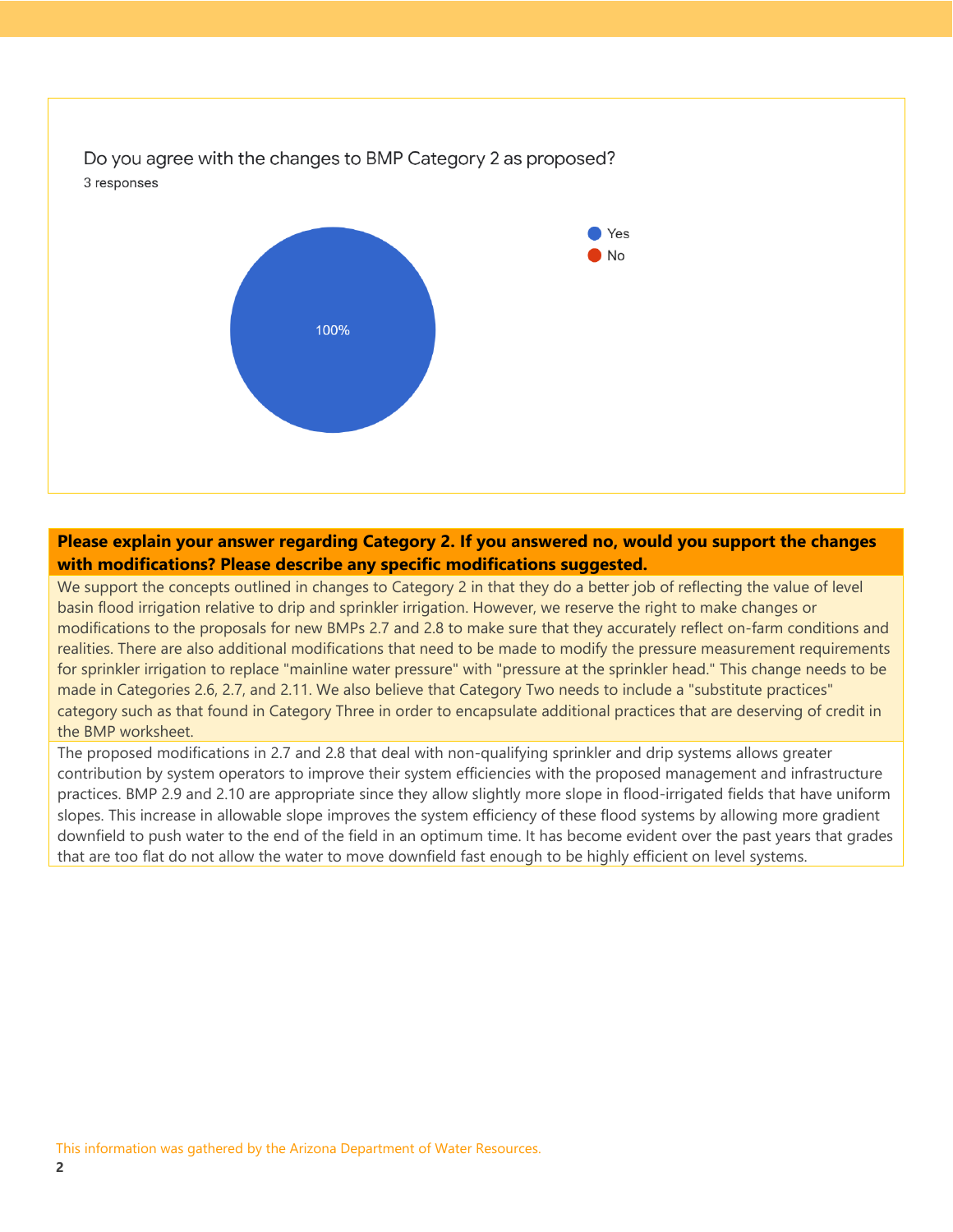

### **Please explain your answer regarding Category 3. If you answered no, would you support the changes with modifications? Please describe any specific modifications suggested.**

BMP 3.10 should not be restricted to participation only with Consultant or ID's sponsored irrigation scheduling services. Consider including Grant funded programs (eg. ADWR/BOR/USDA) or technologies invested by operator (eg. weather based or soil moisture monitoring scheduling programs).

We support the changes proposed to Category 3. We also believe that there is an opportunity for additional management-based BMPs to fully capture the irrigation management practices employed by farmers to make their water use as efficient as possible. We look forward to continuing to work with the Department to draft these additional BMPs. BMP 3.1 allows the inclusion of GPS guidance systems for field layout and leveling control as well as laser-controlled level systems which are already included. The GPS precision control of tractors and other farm and construction equipment is rather recent and was not widely available when the earlier Management Plans were developed. The GPS systems have had wide acceptance by Arizona farmers and allow greater water conservation by creating very precise borders and furrows, which increase the irrigation efficiency by providing a very uniform and precise field layout for water applications. BMP 3.2 and 3.3 The addition of these practices assures that sprinkler and drip systems are motivated to provide regular system maintenance and/or system replacements at the end of their useful life. It also allows the systems owners to demonstrate the efficient system performance to the Department as needed to extend the life of the systems if they are still performing at the specified efficiency. BMP 3.6. The inclusion of Angled Borders into the Angled Rows BMP is appropriate, since a border functions similar to a water furrow, but is wider. Laying out borders at an angle reduces the field slope within that border and allows the field to become a level system and achieve high irrigation efficiency without moving large quantities of soil to remove the field slope.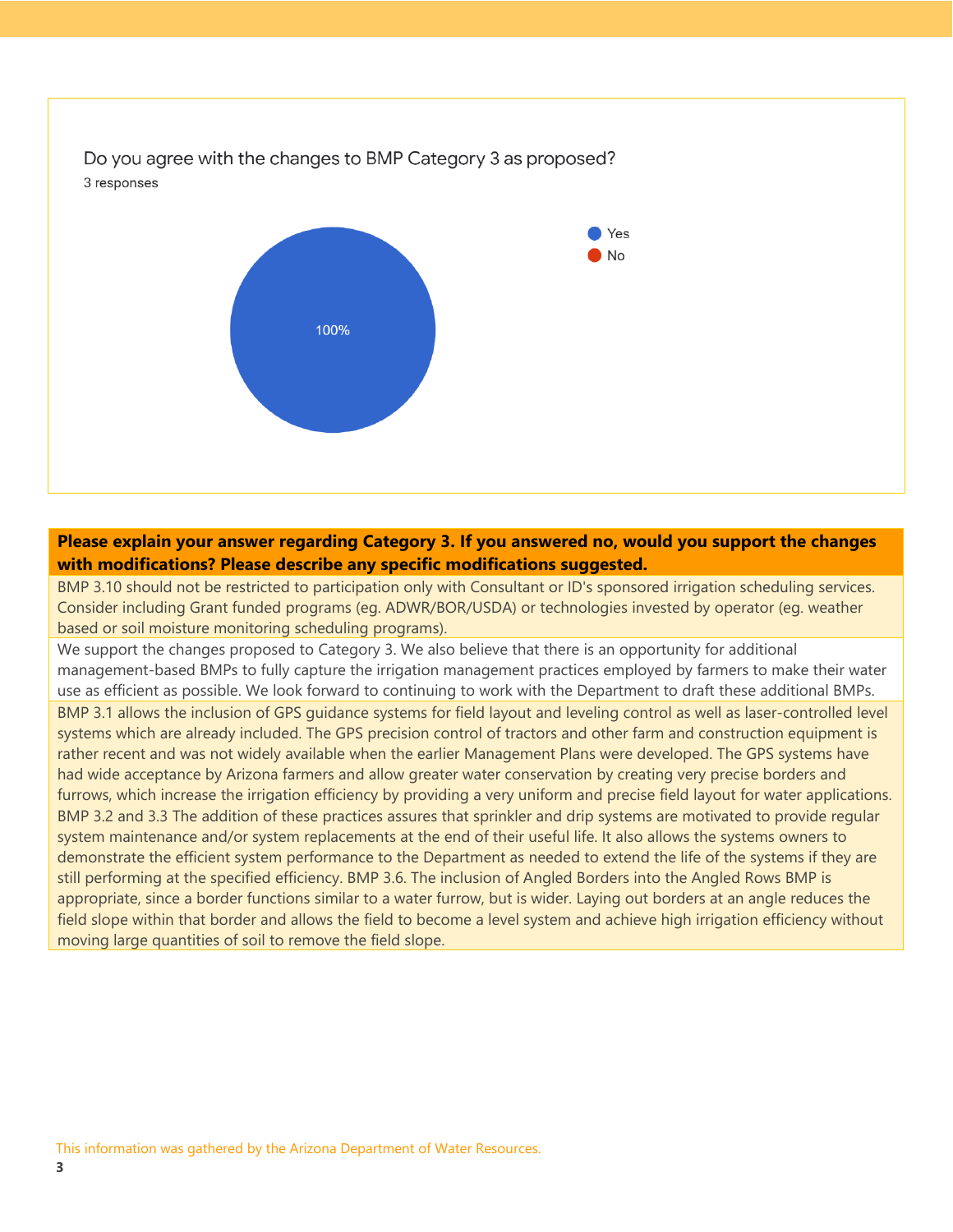

#### **Please explain your answer regarding Category 4. If you would like to see changes made to the category, please describe any specific changes suggested.**

We support the changes proposed to Category 4. We also believe that there is an opportunity for additional management-based BMPs to fully capture the irrigation management practices employed by farmers to make their water use as efficient as possible. We look forward to continuing to work with the Department to draft these additional BMPs. BMP 4.4 The proposal is to add another practice which improves irrigation efficiency by applying a compound known as polyacrylamide to the irrigation water. This compound is a flocculating agent which removes suspended soil from the water and allows it to stay in place, reducing soil erosion in the furrow or border and improving the soil uptake of water. BMP 4.8 Planting in bottom of furrow . It is proposed to include the border irrigation system along with the furrow system since this practice has the same benefits as planting in the bottom of the furrow. Both systems have seeds placed just under the soil surface and irrigation water is applied down the border, over the top of the seedbed, allowing rapid wetting of the soil around the seed, as compared to placing the seed above the water surface and waiting for the soil to absorb water by capillary action.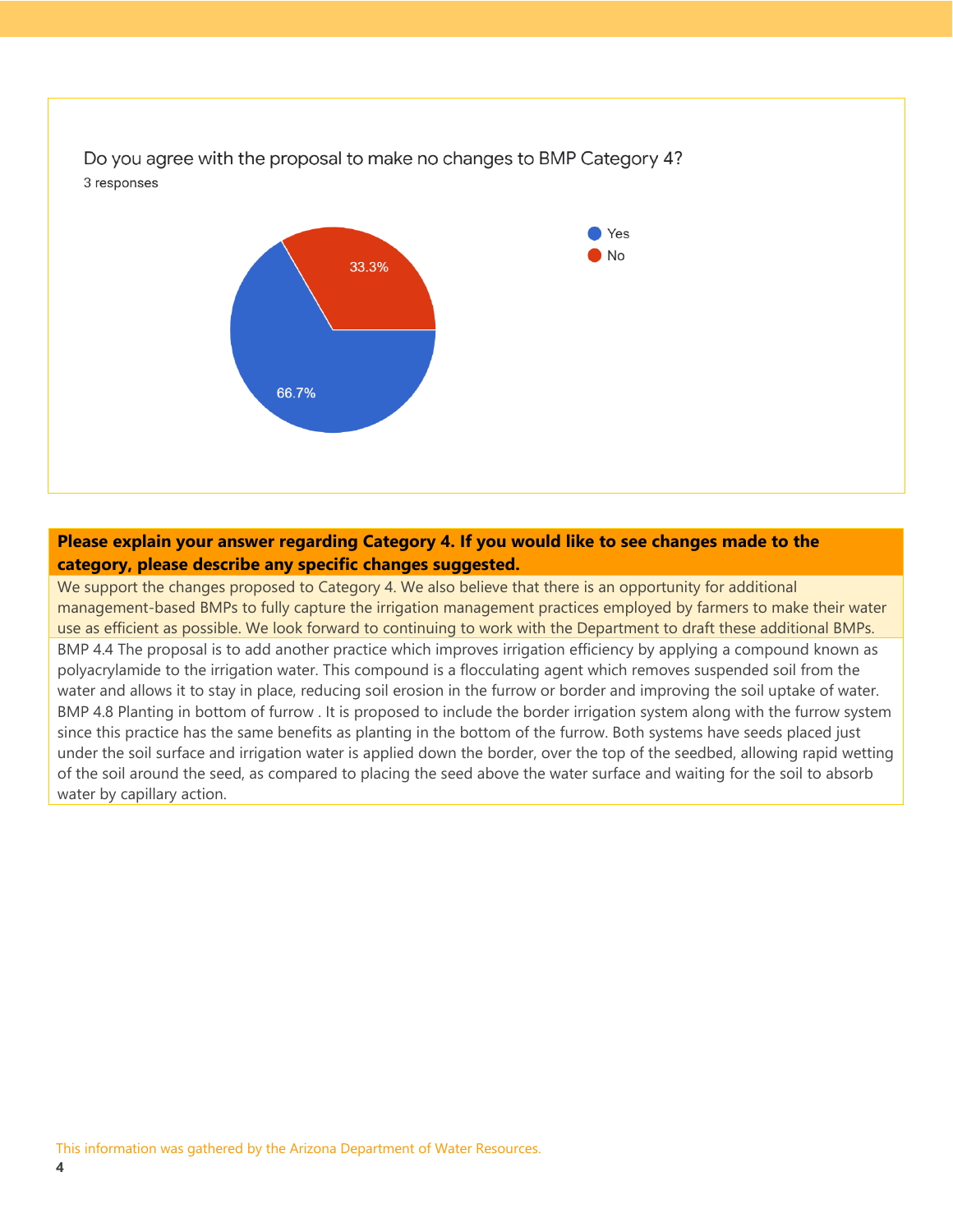Please review the 5MP Concepts summary regarding introducing Tiers to the BMP Programs for the 5MP. Do you support including this type of concept in the 5MPs? 2 responses



If we pursue the Tiers concept for the 5MPs, which criteria should we use to establish those tiers? 2 responses